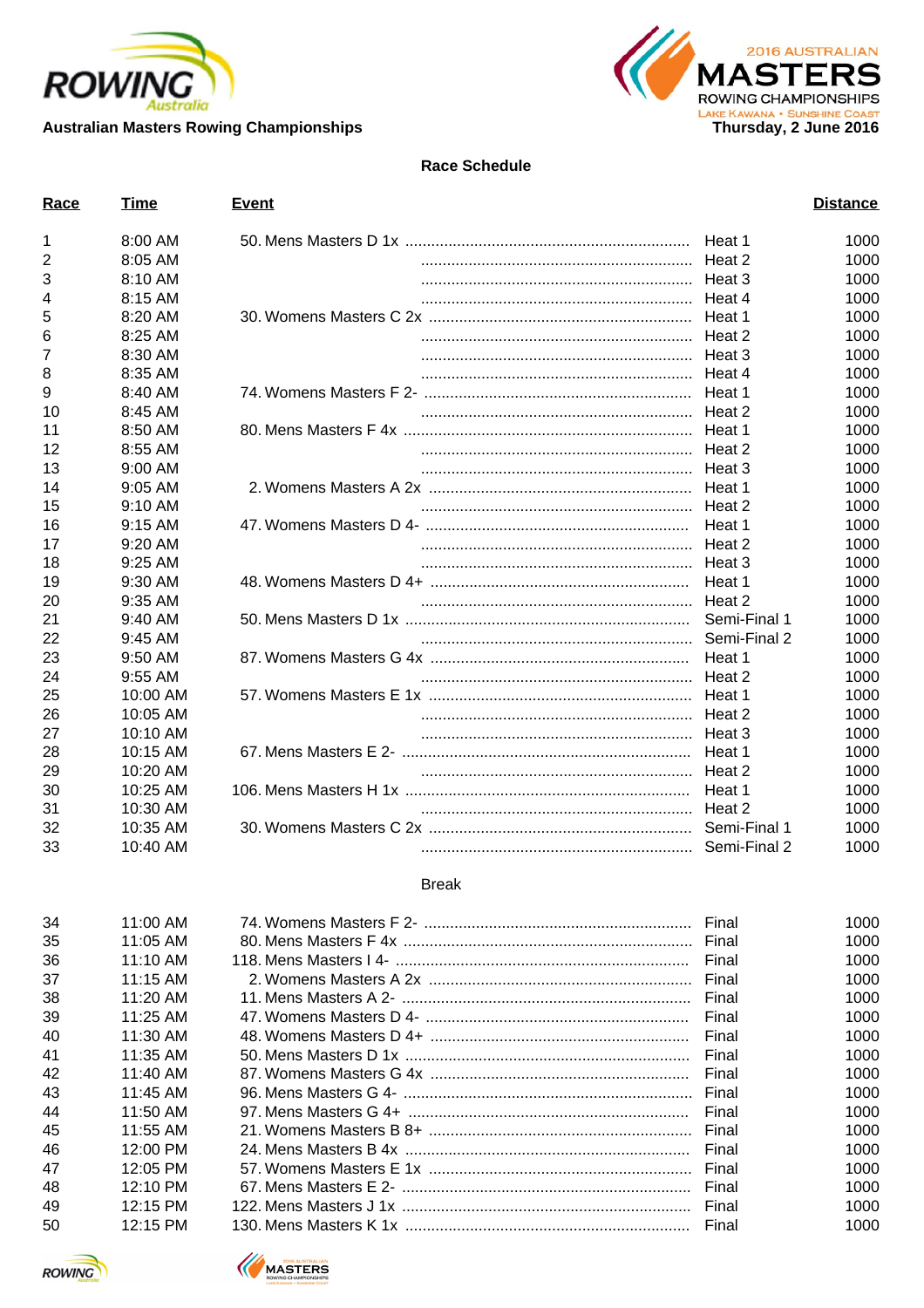



| Race | <b>Time</b> | <b>Event</b> |                 | <b>Distance</b> |
|------|-------------|--------------|-----------------|-----------------|
| 51   | 12:20 PM    |              | Final           | 1000            |
| 52   | 12:20 PM    |              | Final           | 1000            |
| 53   | 12:25 PM    |              | Final           | 1000            |
| 54   | 12:30 PM    |              | Final           | 1000            |
| 55   | 12:35 PM    |              | Final           | 1000            |
| 56   | 12:40 PM    |              |                 | 1000            |
|      |             | <b>Break</b> |                 |                 |
| 57   | 1:30 PM     |              | <b>Division</b> | 1000            |
| 58   | 1:35 PM     |              | Division 1      | 1000            |
| 59   | 1:40 PM     |              | Division 2      | 1000            |
| 60   | 1:45 PM     |              | Division 3      | 1000            |
| 61   | 1:50 PM     |              | Division 4      | 1000            |
| 62   | 1:55 PM     |              | Division 1      | 1000            |
| 63   | 2:00 PM     |              | Division 2      | 1000            |
| 64   | 2:05 PM     |              | Division 3      | 1000            |
|      |             | <b>Break</b> |                 |                 |
| 65   | 2:30 PM     |              | Heat 1          | 1000            |
| 66   | 2:35 PM     |              | Heat 2          | 1000            |
| 67   | 2:40 PM     |              | Heat 3          | 1000            |
| 68   | 2:45 PM     |              | Heat 1          | 1000            |
| 69   | 2:50 PM     |              | Heat 2          | 1000            |
| 70   | 2:55 PM     |              | Heat 3          | 1000            |
| 71   | 3:15 PM     |              | <b>Division</b> | 1000            |
| 72   | 3:20 PM     |              | Division 1      | 1000            |
| 73   | 3:25 PM     |              | Division 2      | 1000            |
| 74   | 3:30 PM     |              | Division 3      | 1000            |
| 75   | 3:35 PM     |              | Division 4      | 1000            |
| 76   | 3:40 PM     |              | Division 1      | 1000            |
| 77   | 3:45 PM     |              | Division 2      | 1000            |
| 78   | 3:50 PM     |              | Division 3      | 1000            |
| 79   | 3:55 PM     |              | Division 4      | 1000            |
| 80   | 4:00 PM     |              | Division 5      | 1000            |
| 81   | 4:05 PM     |              | Division 6      | 1000            |
| 82   | 4:10 PM     |              | Division        | 1000            |
| 83   | 4:15 PM     |              | Division        | 1000            |
| 84   | 4:20 PM     |              | <b>Division</b> | 1000            |
| 85   | 4:45 PM     |              | Final           | 1000            |
| 86   | 4:50 PM     |              | Final           | 1000            |



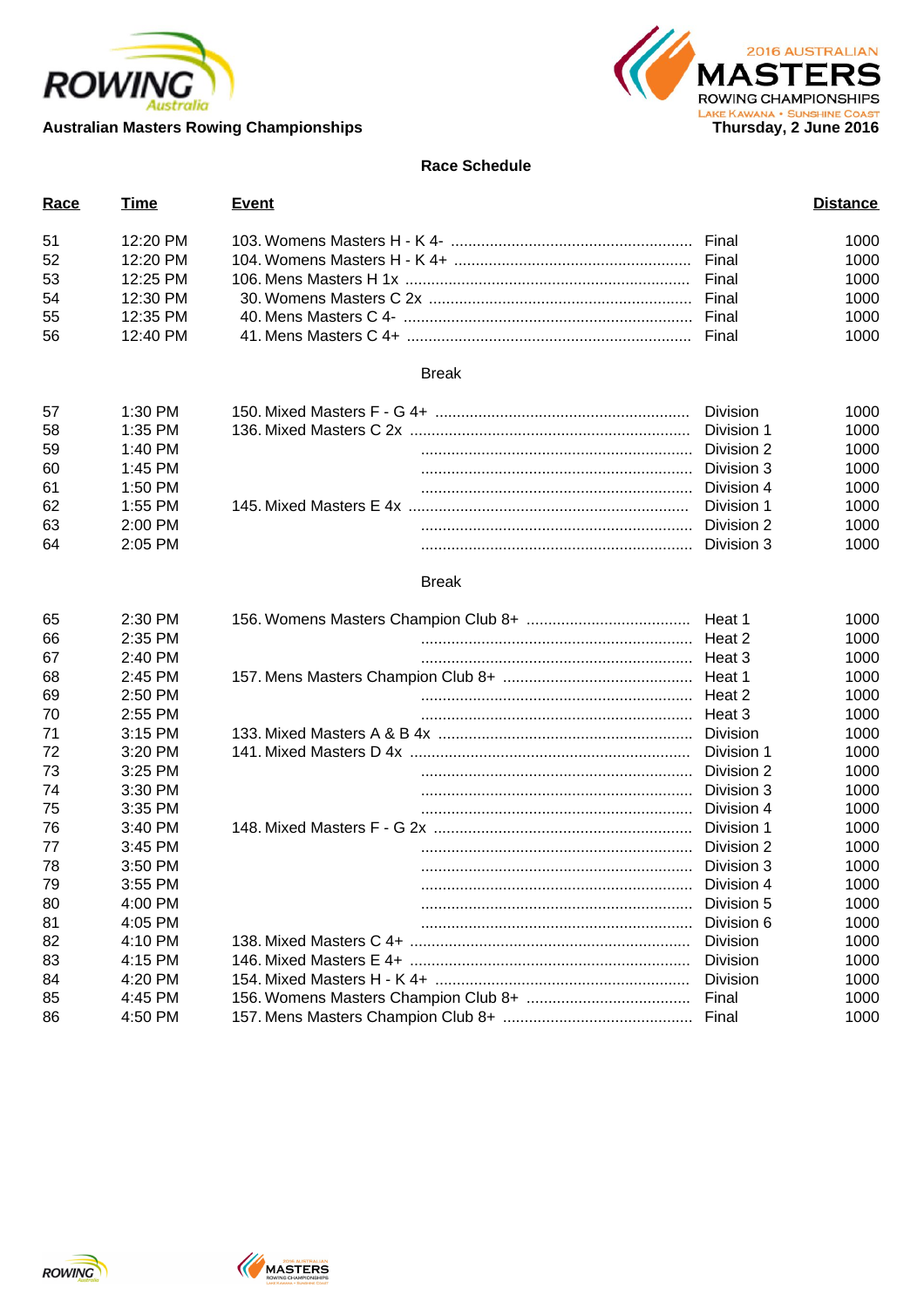



| <b>Race</b> | <b>Time</b> | <b>Event</b> |              | <b>Distance</b> |
|-------------|-------------|--------------|--------------|-----------------|
| 87          | 7:30 AM     |              | Heat 1       | 1000            |
| 88          | 7:34 AM     |              |              | 1000            |
| 89          | 7:38 AM     |              |              | 1000            |
| 90          | 7:42 AM     |              |              | 1000            |
| 91          | 7:46 AM     |              |              | 1000            |
| 92          | 7:50 AM     |              |              | 1000            |
| 93          | 7:54 AM     |              |              | 1000            |
| 94          | 7:58 AM     |              |              | 1000            |
| 95          | 8:02 AM     |              |              | 1000            |
| 96          | 8:06 AM     |              |              | 1000            |
| 97          | 8:20 AM     |              | Heat 1       | 1000            |
| 98          | 8:24 AM     |              |              | 1000            |
| 99          | 8:28 AM     |              | Heat 1       | 1000            |
| 100         | 8:32 AM     |              |              | 1000            |
| 101         | 8:36 AM     |              | Heat 1       | 1000            |
| 102         | 8:40 AM     |              |              | 1000            |
| 103         | 8:44 AM     |              | Heat 1       | 1000            |
| 104         | 8:48 AM     |              |              | 1000            |
| 105         | 8:52 AM     |              | Semi-Final 1 | 1000            |
| 106         | 8:56 AM     |              |              | 1000            |
| 107         | 9:00 AM     |              |              | 1000            |
| 108         | $9:03$ AM   |              |              | 1000            |
| 109         | 9:06 AM     |              |              | 1000            |
| 110         | $9:09$ AM   |              |              | 1000            |
| 111         | 9:12 AM     |              | Heat 1       | 1000            |
| 112         | 9:15 AM     |              | Heat 2       | 1000            |
| 113         | 9:18 AM     |              | Heat 3       | 1000            |
| 114         | $9:21$ AM   |              | Heat 1       | 1000            |
| 115         | $9:24$ AM   |              | Heat 2       | 1000            |
| 116         | 9:27 AM     |              | Heat 1       | 1000            |
| 117         | 9:30 AM     |              | Heat 2       | 1000            |
| 118         | 9:33 AM     |              | Semi-Final 1 | 1000            |
| 119         | 9:36 AM     |              |              | 1000            |
| 120         | 9:39 AM     |              |              | 1000            |
| 121         | 9:42 AM     |              |              | 1000            |
| 122         | 9:45 AM     |              |              | 1000            |
| 123         | 9:50 AM     |              |              | 1000            |
| 124         | 9:55 AM     |              |              | 1000            |
| 125         | 10:00 AM    |              | Final        | 1000            |
| 126         | 10:05 AM    |              |              | 1000            |
| 127         | 10:10 AM    |              | Final        | 1000            |
| 128         | 10:15 AM    |              | Final        | 1000            |
| 129         | 10:20 AM    |              | Final        | 1000            |
| 130         | 10:25 AM    |              |              | 1000            |
| 131         | 10:30 AM    |              | Final        | 1000            |
| 132         | 10:35 AM    |              | Final        | 1000            |
| 133         | 10:40 AM    |              | Final        | 1000            |
| 134         | 10:45 AM    |              | Final        | 1000            |
| 135         | 10:50 AM    |              | Final        | 1000            |
| 136         | 10:55 AM    |              | Final        | 1000            |
| 137         | 11:00 AM    |              | Final        | 1000            |
| 138         | 11:00 AM    |              |              | 1000            |
| 139         | 11:05 AM    |              | Final        | 1000            |
|             |             |              |              |                 |



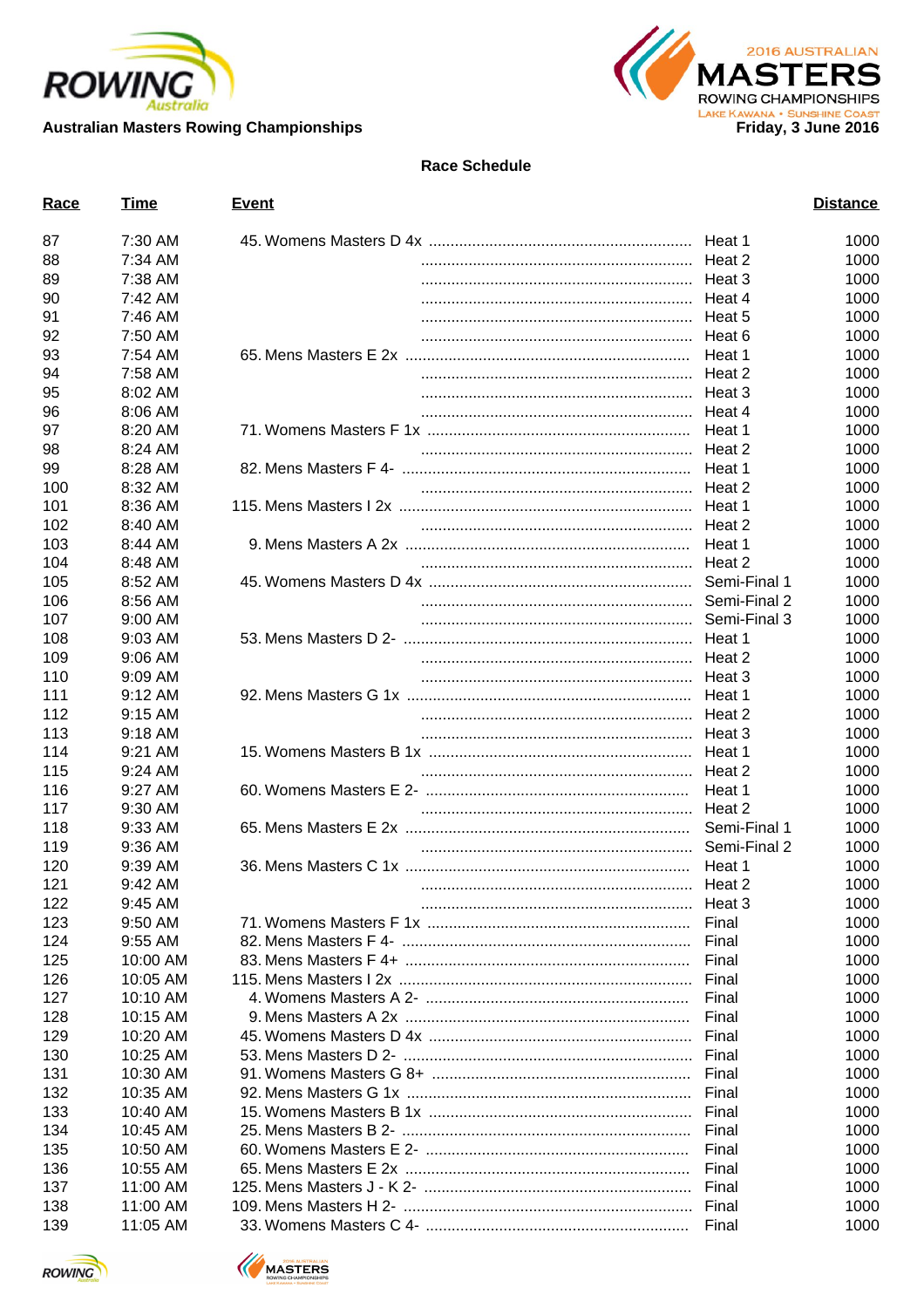



| Race | <b>Time</b> | <b>Event</b> |              | <b>Distance</b> |
|------|-------------|--------------|--------------|-----------------|
| 140  | 11:10 AM    |              | Final        | 1000            |
| 141  | 11:15 AM    |              | Final        | 1000            |
| 142  | 11:20 AM    |              | Final        | 1000            |
|      |             | <b>Break</b> |              |                 |
| 143  | 12:00 PM    |              | Heat 1       | 1000            |
| 144  | 12:03 PM    |              | Heat 2       | 1000            |
| 145  | 12:06 PM    |              | Heat 3       | 1000            |
| 146  | 12:09 PM    |              | Heat 4       | 1000            |
| 147  | 12:13 PM    |              | Heat 1       | 1000            |
| 148  | 12:17 PM    |              | Heat 2       | 1000            |
| 149  | 12:21 PM    |              | Heat 3       | 1000            |
| 150  | 12:25 PM    |              | Heat 4       | 1000            |
|      |             | <b>Break</b> |              |                 |
| 151  | 12:50 PM    |              | Heat 1       | 1000            |
| 152  | 12:54 PM    |              | Heat 2       | 1000            |
| 153  | 12:58 PM    |              | Heat 3       | 1000            |
| 154  | 1:02 PM     |              | Heat 1       | 1000            |
| 155  | 1:06 PM     |              | Heat 2       | 1000            |
| 156  | 1:10 PM     |              | Heat 1       | 1000            |
| 157  | $1:14$ PM   |              | Heat 2       | 1000            |
| 158  | $1:18$ PM   |              | Semi-Final 1 | 1000            |
| 159  | 1:22 PM     |              | Semi-Final 2 | 1000            |
| 160  | 1:26 PM     |              | Semi-Final 1 | 1000            |
| 161  | 1:30 PM     |              | Semi-Final 2 | 1000            |
| 162  | 1:34 PM     |              | Heat 1       | 1000            |
| 163  | 1:38 PM     |              | Heat 2       | 1000            |
| 164  | 1:42 PM     |              | Heat 1       | 1000            |
| 165  | 1:46 PM     |              | Heat 2       | 1000            |
| 166  | 1:50 PM     |              | Heat 3       | 1000            |
| 167  | 1:54 PM     |              | Heat 1       | 1000            |
| 168  | 1:58 PM     |              | Heat 2       | 1000            |
| 169  | 2:02 PM     |              |              | 1000            |
| 170  | 2:06 PM     |              |              | 1000            |
| 171  | 2:10 PM     |              |              | 1000            |
| 172  | 2:15 PM     |              |              | 1000            |
| 173  | 2:20 PM     |              |              | 1000            |
| 174  | 2:25 PM     |              |              | 1000            |
| 175  | 2:30 PM     |              |              | 1000            |
| 176  | 2:35 PM     |              |              | 1000            |
| 177  | 2:40 PM     |              | Final        | 1000            |
| 178  | 2:45 PM     |              | Final        | 1000            |
| 179  | 2:50 PM     |              | Final        | 1000            |
| 180  | 2:55 PM     |              | Final        | 1000            |
| 181  | 3:00 PM     |              | Final        | 1000            |
| 182  | $3:05$ PM   |              | Final        | 1000            |
| 183  | $3:10$ PM   |              | Final        | 1000            |
| 184  | $3:15$ PM   |              | Final        | 1000            |
| 185  | 3:20 PM     |              |              | 1000            |
| 186  | $3:25$ PM   |              | Final        | 1000            |



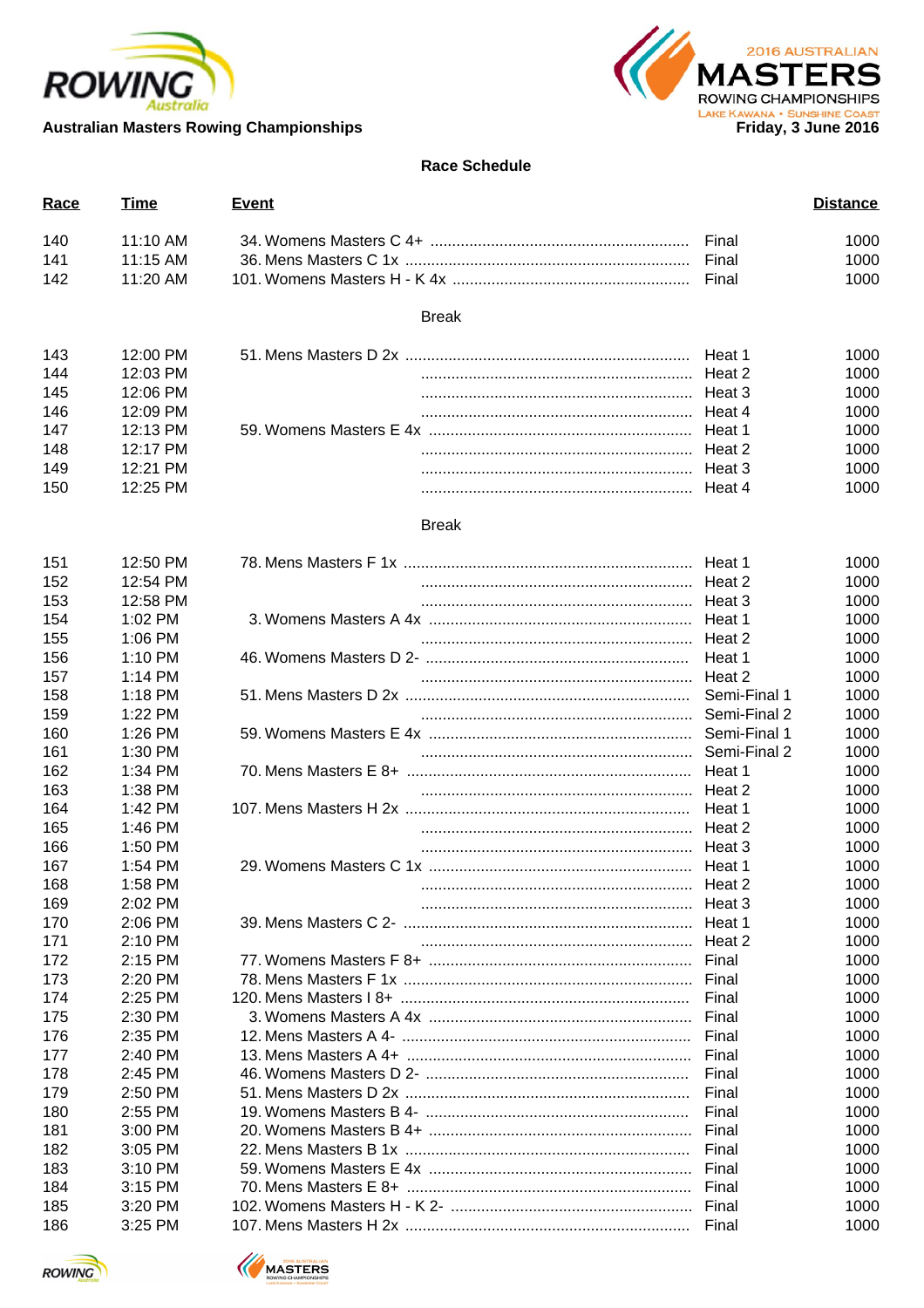



| Race | Time      | Event |            | <b>Distance</b> |
|------|-----------|-------|------------|-----------------|
| 187  | $3:30$ PM |       | Final      | 1000            |
| 188  | $3:35$ PM |       | Final      | 1000            |
| 189  | $3:40$ PM |       | Final      | 1000            |
| 190  | $3:45$ PM |       | Division 1 | 1000            |
| 191  | $3:49$ PM |       | Division 2 | 1000            |
| 192  | $3:53$ PM |       | Division 1 | 1000            |
| 193  | $3:57$ PM |       | Division 2 | 1000            |
| 194  | $4:01$ PM |       | Division 3 | 1000            |
| 195  | $4:05$ PM |       | Division 4 | 1000            |
| 196  | 4:09 PM   |       | Division 5 | 1000            |
| 197  | 4:13 PM   |       | Division 6 | 1000            |
| 198  | 4:17 PM   |       | Division 1 | 1000            |
| 199  | 4:21 PM   |       | Division 2 | 1000            |
| 200  | 4:25 PM   |       | Division 3 | 1000            |
| 201  | 4:29 PM   |       | Division 4 | 1000            |
| 202  | 4:33 PM   |       | Division 5 | 1000            |
| 203  | 4:38 PM   |       | Division 1 | 1000            |
| 204  | 4:43 PM   |       | Division 2 | 1000            |
| 205  | 4:48 PM   |       | Division 1 | 1000            |
| 206  | 4:53 PM   |       | Division 2 | 1000            |
| 207  | 4:58 PM   |       | Division   | 1000            |



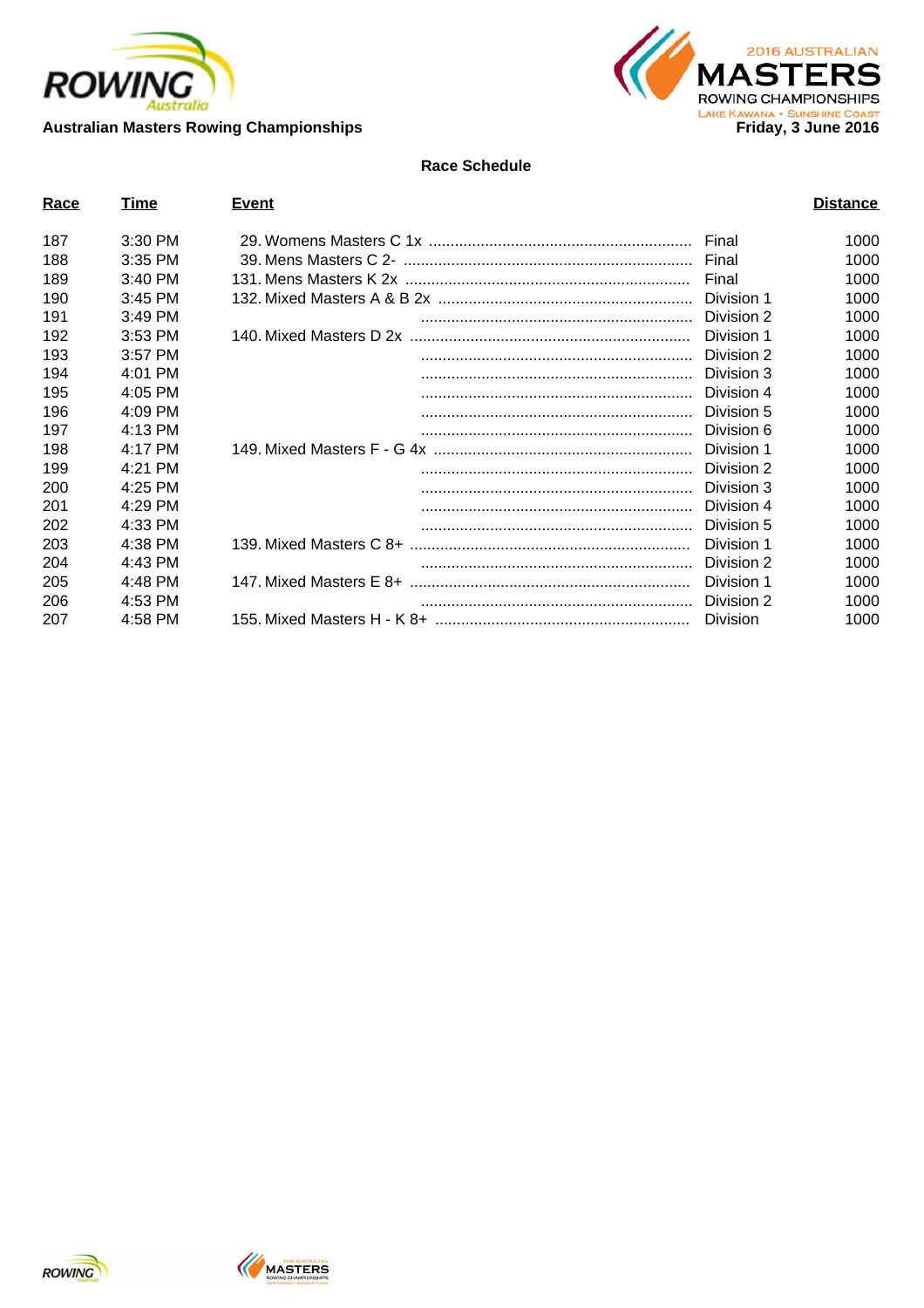



| Race | <b>Time</b>          | <u>Event</u> |              | <b>Distance</b> |
|------|----------------------|--------------|--------------|-----------------|
| 208  | 7:30 AM              |              | Heat 1       | 1000            |
| 209  | 7:35 AM              |              |              | 1000            |
| 210  | 7:40 AM              |              |              | 1000            |
| 211  | 7:45 AM              |              |              | 1000            |
| 212  | 7:50 AM              |              |              | 1000            |
| 213  | 7:55 AM              |              |              | 1000            |
| 214  | 8:00 AM              |              |              | 1000            |
| 215  | 8:05 AM              |              | Heat 1       | 1000            |
| 216  | 8:10 AM              |              |              | 1000            |
| 217  | 8:15 AM              |              |              | 1000            |
| 218  | 8:20 AM              |              |              | 1000            |
| 219  | 8:25 AM              |              | Heat 1       | 1000            |
| 220  | 8:30 AM              |              |              | 1000            |
| 221  | 8:35 AM              |              |              | 1000            |
| 222  | 8:40 AM              |              | Heat 1       | 1000            |
| 223  | 8:45 AM              |              | Heat 2       | 1000            |
| 224  | 8:50 AM              |              | Heat 3       | 1000            |
| 225  | 8:55 AM              |              |              | 1000            |
| 226  | 9:00 AM              |              |              | 1000            |
| 227  | $9:05$ AM            |              |              | 1000            |
| 228  | 9:10 AM              |              |              | 1000            |
| 229  |                      |              |              | 1000            |
|      | $9:15$ AM            |              |              |                 |
| 230  | $9:20$ AM<br>9:25 AM |              | Heat 1       | 1000            |
| 231  |                      |              | Heat 2       | 1000            |
| 232  | 9:30 AM              |              | Heat 1       | 1000            |
| 233  | 9:35 AM              |              | Heat 2       | 1000            |
| 234  | 9:40 AM              |              | Semi-Final 1 | 1000            |
| 235  | $9:45$ AM            |              |              | 1000            |
| 236  | $9:50$ AM            |              | Heat 1       | 1000            |
| 237  | $9:55$ AM            |              | Heat 2       | 1000            |
| 238  | 10:00 AM             |              | Heat 1       | 1000            |
| 239  | 10:05 AM             |              |              | 1000            |
| 240  | 10:10 AM             |              |              | 1000            |
| 241  | 10:15 AM             |              |              | 1000            |
| 242  | 10:20 AM             |              |              | 1000            |
| 243  | 10:25 AM             |              | Final        | 1000            |
| 244  | 10:30 AM             |              |              | 1000            |
| 245  | 10:35 AM             |              | Final        | 1000            |
| 246  | 10:40 AM             |              |              | 1000            |
| 247  | 10:45 AM             |              | Final        | 1000            |
| 248  | 10:50 AM             |              |              | 1000            |
| 249  | 10:55 AM             |              |              | 1000            |
| 250  | 11:00 AM             |              |              | 1000            |
| 251  | 11:05 AM             |              | Final        | 1000            |
| 252  | 11:10 AM             |              | Final        | 1000            |
| 253  | 11:15 AM             |              | Final        | 1000            |
| 254  | 11:20 AM             |              | Final        | 1000            |
| 255  | 11:25 AM             |              | Final        | 1000            |
| 256  | 11:30 AM             |              | Final        | 1000            |
| 257  | 11:35 AM             |              | Final        | 1000            |
| 258  | 11:40 AM             |              | Final        | 1000            |
| 259  | 11:45 AM             |              |              | 1000            |
| 260  | 11:50 AM             |              |              | 1000            |



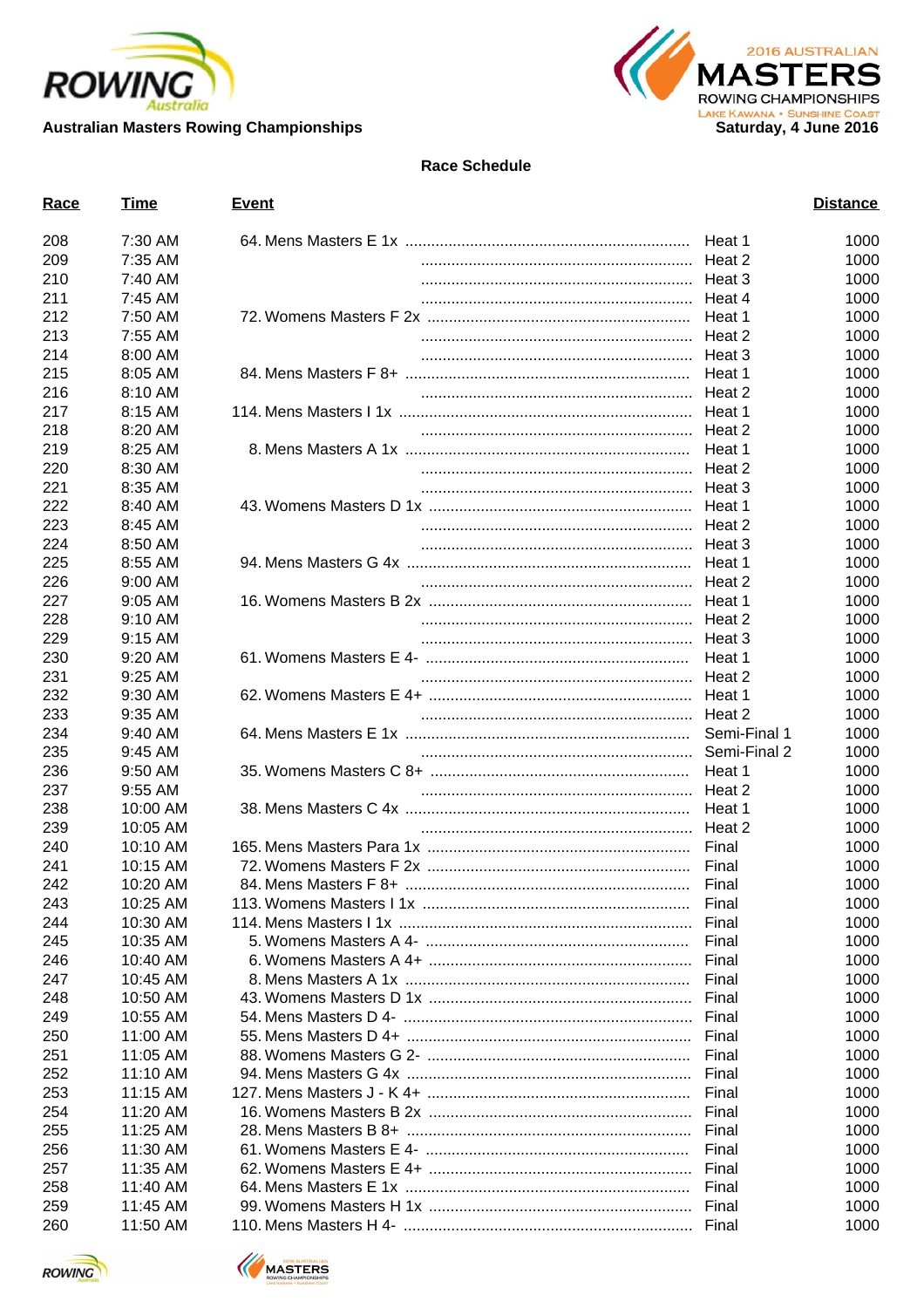



| Race | <b>Time</b>         | <b>Event</b> |            | <b>Distance</b> |
|------|---------------------|--------------|------------|-----------------|
| 261  | 11:55 AM            |              |            | 1000            |
| 262  | 12:00 PM            |              | Final      | 1000            |
| 263  | 12:05 PM            |              |            | 1000            |
|      |                     | <b>Break</b> |            |                 |
| 264  | 12:45 PM            |              | Heat 1     | 1000            |
| 265  | 12:50 PM            |              |            | 1000            |
| 266  | 12:55 PM            |              |            | 1000            |
| 267  | $1:00$ PM           |              | Heat 2     | 1000            |
| 268  | 1:05 PM             |              | Heat 3     | 1000            |
| 269  | $1:10 \, \text{PM}$ |              | Heat 1     | 1000            |
| 270  | $1:15$ PM           |              | Heat 2     | 1000            |
| 271  | 1:20 PM             |              | Heat 3     | 1000            |
| 272  | 1:25 PM             |              | Heat 1     | 1000            |
| 273  | $1:30$ PM           |              | Heat 2     | 1000            |
| 274  | $1:35$ PM           |              | Heat 1     | 1000            |
| 275  | 1:40 PM             |              | Heat 2     | 1000            |
| 276  | 1:45 PM             |              | Heat 1     | 1000            |
| 277  | $1:50$ PM           |              | Heat 2     | 1000            |
|      |                     | <b>Break</b> |            |                 |
| 278  | 2:15 PM             |              | Final      | 1000            |
| 279  | 2:20 PM             |              | Final      | 1000            |
| 280  | $2:25$ PM           |              | Final      | 1000            |
| 281  | 2:30 PM             |              | Final      | 1000            |
| 282  | 2:35 PM             |              | Final      | 1000            |
| 283  | 2:40 PM             |              | Final      | 1000            |
| 284  | 2:45 PM             |              | Final      | 1000            |
| 285  | 2:50 PM             |              | Final      | 1000            |
| 286  | 2:55 PM             |              | Final      | 1000            |
| 287  | 3:00 PM             |              | Final      | 1000            |
| 288  | 3:05 PM             |              |            | 1000            |
| 289  | 3:10 PM             |              | Final      | 1000            |
| 290  | $3:15$ PM           |              |            | 1000            |
| 291  | 3:25 PM             |              |            | 1000            |
| 292  | 3:30 PM             |              | Division   | 1000            |
| 293  | 3:35 PM             |              | Division 1 | 1000            |
| 294  | 3:40 PM             |              | Division 2 | 1000            |
| 295  | 3:45 PM             |              | Division 1 | 1000            |
| 296  | 3:50 PM             |              | Division 2 | 1000            |
| 297  | $3:55$ PM           |              | Division 3 | 1000            |
| 298  | 4:00 PM             |              | Division 1 | 1000            |
| 299  | 4:05 PM             |              | Division 2 | 1000            |
| 300  | 4:10 PM             |              | Division 3 | 1000            |
| 301  | 4:15 PM             |              | Division 4 | 1000            |
| 302  | 4:20 PM             |              | Division 5 | 1000            |
| 303  | 4:25 PM             |              | Division 1 | 1000            |
| 304  | 4:30 PM             |              | Division 2 | 1000            |

Break



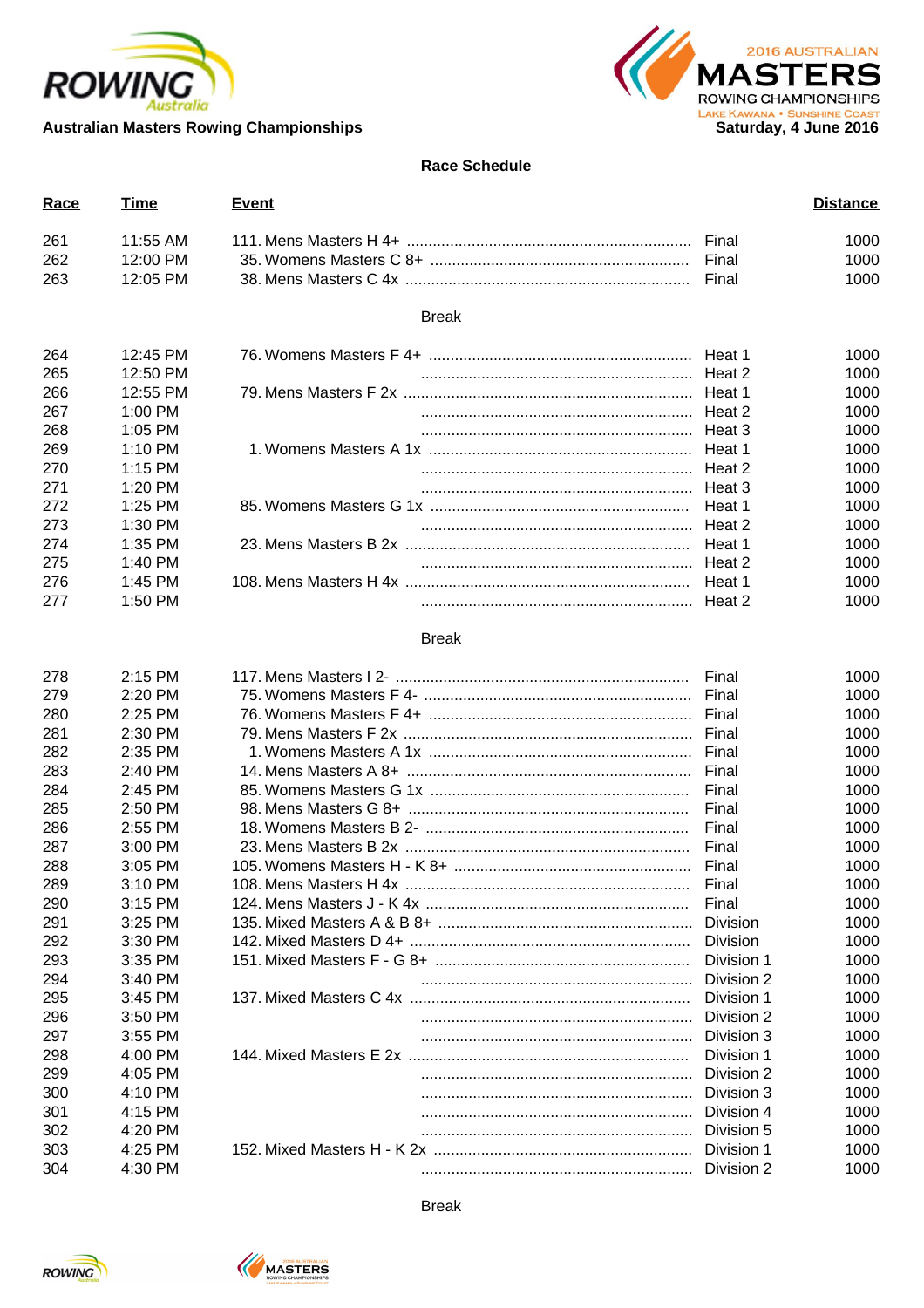



| Race | Time       | Event |       | <b>Distance</b> |
|------|------------|-------|-------|-----------------|
| 305  | 4:45 PM    |       |       | 1000.           |
| 306  | 4:50 PM    |       | Final | 1000            |
| 307  | 4:55 PM    |       |       | 1000.           |
| 308  | $-5:00$ PM |       | Final | 1000            |



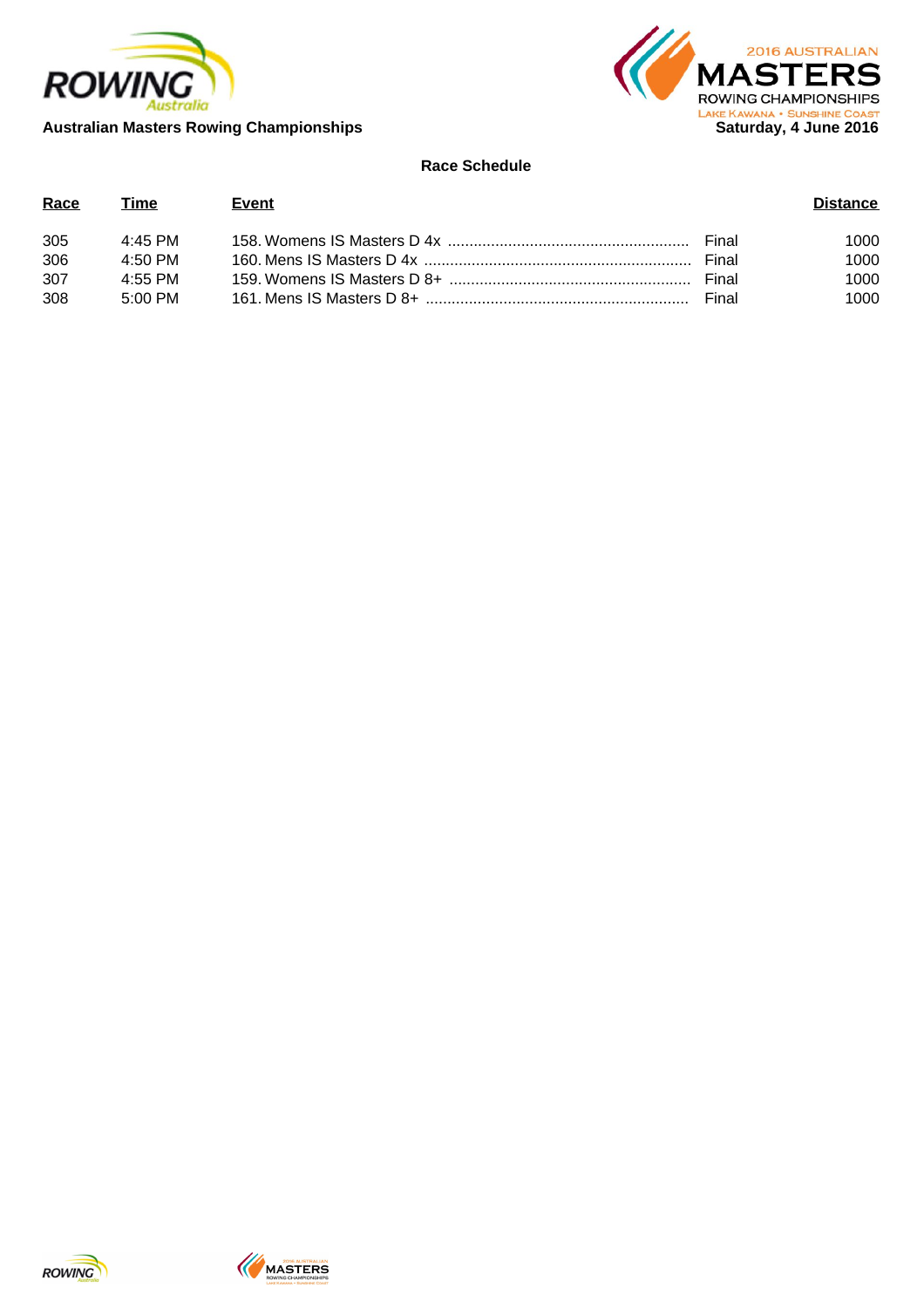



| <u>Race</u> | <b>Time</b> | <b>Event</b> |              | <b>Distance</b> |
|-------------|-------------|--------------|--------------|-----------------|
| 309         | 7:30 AM     |              | Heat 1       | 1000            |
| 310         | 7:35 AM     |              |              | 1000            |
| 311         | 7:40 AM     |              |              | 1000            |
| 312         | 7:45 AM     |              |              | 1000            |
| 313         | 7:50 AM     |              |              | 1000            |
| 314         | 7:55 AM     |              |              | 1000            |
| 315         | 8:00 AM     |              | Heat 1       | 1000            |
| 316         | 8:05 AM     |              | Heat 2       | 1000            |
| 317         | 8:10 AM     |              | Heat 3       | 1000            |
| 318         | 8:15 AM     |              | Heat 4       | 1000            |
| 319         | 8:30 AM     |              | Final        | 1000            |
| 320         | 8:35 AM     |              | Heat 1       | 1000            |
| 321         | 8:40 AM     |              | Heat 2       | 1000            |
| 322         | 8:45 AM     |              | Heat 3       | 1000            |
| 323         | 8:50 AM     |              | Heat 1       | 1000            |
| 324         | 8:55 AM     |              | Heat 2       | 1000            |
| 325         | $9:00$ AM   |              | Semi-Final 1 | 1000            |
| 326         | $9:05$ AM   |              |              | 1000            |
| 327         | $9:10$ AM   |              |              | 1000            |
| 328         | $9:15$ AM   |              |              | 1000            |
| 329         | 9:20 AM     |              |              | 1000            |
| 330         | 9:25 AM     |              |              | 1000            |
| 331         | 9:30 AM     |              | Semi-Final 2 | 1000            |
| 332         | 9:35 AM     |              | Heat 1       | 1000            |
| 333         | 9:40 AM     |              | Heat 2       | 1000            |
| 334         | 9:45 AM     |              | Heat 1       | 1000            |
| 335         | 9:50 AM     |              | Heat 2       | 1000            |
| 336         | $9:55$ AM   |              | Heat 1       | 1000            |
| 337         | 10:00 AM    |              | Heat 2       | 1000            |
| 338         | 10:05 AM    |              | Heat 3       | 1000            |
| 339         |             |              | Heat 1       | 1000            |
|             | 10:10 AM    |              |              |                 |
| 340         | 10:15 AM    |              |              | 1000            |
| 341         | 10:20 AM    |              |              | 1000            |
| 342         | 10:30 AM    |              |              | 1000            |
| 343         | 10:35 AM    |              |              | 1000            |
| 344         | 10:40 AM    |              | Final        | 1000            |
| 345         | 10:45 AM    |              |              | 1000            |
| 346         | 10:50 AM    |              | Final        | 1000            |
| 347         | 10:55 AM    |              | Final        | 1000            |
| 348         | 11:00 AM    |              | Final        | 1000            |
| 349         | 11:05 AM    |              | Final        | 1000            |
| 350         | 11:10 AM    |              | Final        | 1000            |
| 351         | 11:15 AM    |              | Final        | 1000            |
| 352         | 11:20 AM    |              | Final        | 1000            |
| 353         | 11:25 AM    |              | Final        | 1000            |
| 354         | 11:25 AM    |              | Final        | 1000            |
| 355         | 11:30 AM    |              | Final        | 1000            |
| 356         | 11:35 AM    |              | Final        | 1000            |
| 357         | 11:40 AM    |              | Final        | 1000            |
| 358         | 11:45 AM    |              | Final        | 1000            |
| 359         | 11:50 AM    |              | Final        | 1000            |



MASTERS